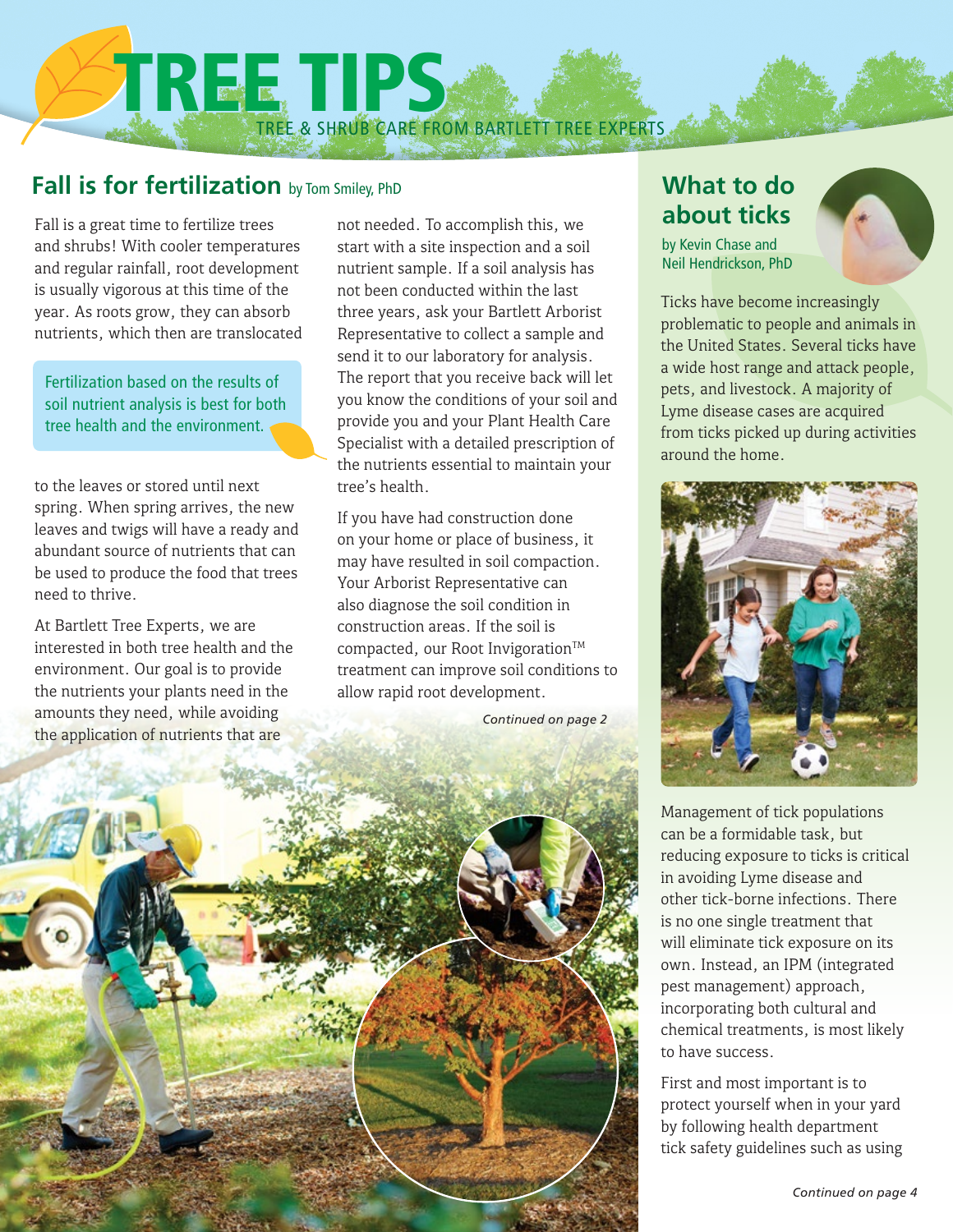

## **Fall is for fertilization** *(Continued from page 1)*

Applying a layer of organic mulch over the root system is one of the best actions you can take at this time of year to prepare your trees for winter. Mulch insulates the soil, allowing water and nutrient uptake further into the fall. As mulch breaks



down, it improves organic matter that encourages root growth. Arborist wood chips are one of the best forms of mulch available.

Bartlett Tree Experts provides a full line of soil care services that can improve the health of your trees and shrubs. Many of these services are best done in the fall. Now's the time to arrange for a consultation.

## **What to do about ticks** *(Continued from page 1)*

repellent spray, covering your skin and checking yourself when you come inside.

The next step is to create a tick barrier of wood chips approximately three feet wide around lawn edges to reduce tick exposure. Mow the lawn frequently and rake up and remove piles of leaves. Discourage deer with repellents and fencing, and keep firewood in a dry area to discourage mice: mice and deer harbor the Lyme disease pathogen that is transmitted to ticks and eventually to humans. Mice populations can build up rapidly during years of caterpillar outbreaks owing to an abundant food source.

Finally, pesticide treatments targeting tick habitat, including wooded areas around the home and the borders along woodland edges, ornamental plantings, and stone walls can suppress tick populations. It is important to know the best time to treat for ticks in the area in which you live.

A few precautions and the management of tick populations in the residential

or recreational landscape can substantially reduce the risk of Lyme disease and other tickassociated illnesses.







## **Creative work-arounds**

We usually hand out tree seedlings at Arbor Day events. When those were cancelled this year, some Bartlett Tree Experts offices came up with alternate ways to share with their communities.

Our Wolfeboro, New Hampshire, office handed out seedlings as a "thank you" to the health care workers at Wentworth-Douglass Hospital in Dover.

> On Long Island, Meghan Lemos dos Santos from our Southampton, New York, office partnered with the Charles Banks Belt Nature Center at Quogue Wildlife Refuge, to stage a "drive-through" tree giveaway.

Goodie bags included a Bartlett tote with gardening gloves, a Bartlett cape, a coloring book, a notebook, and a tree seedling.

Our office in New Milford, Connecticut, put together 75 Arbor Day goodie bags for the Kent Center School. The bags were distributed from a school bus that delivered lunches to all the students. As a child was handed a lunch, he or she was also handed a goodie bag with a tree to plant.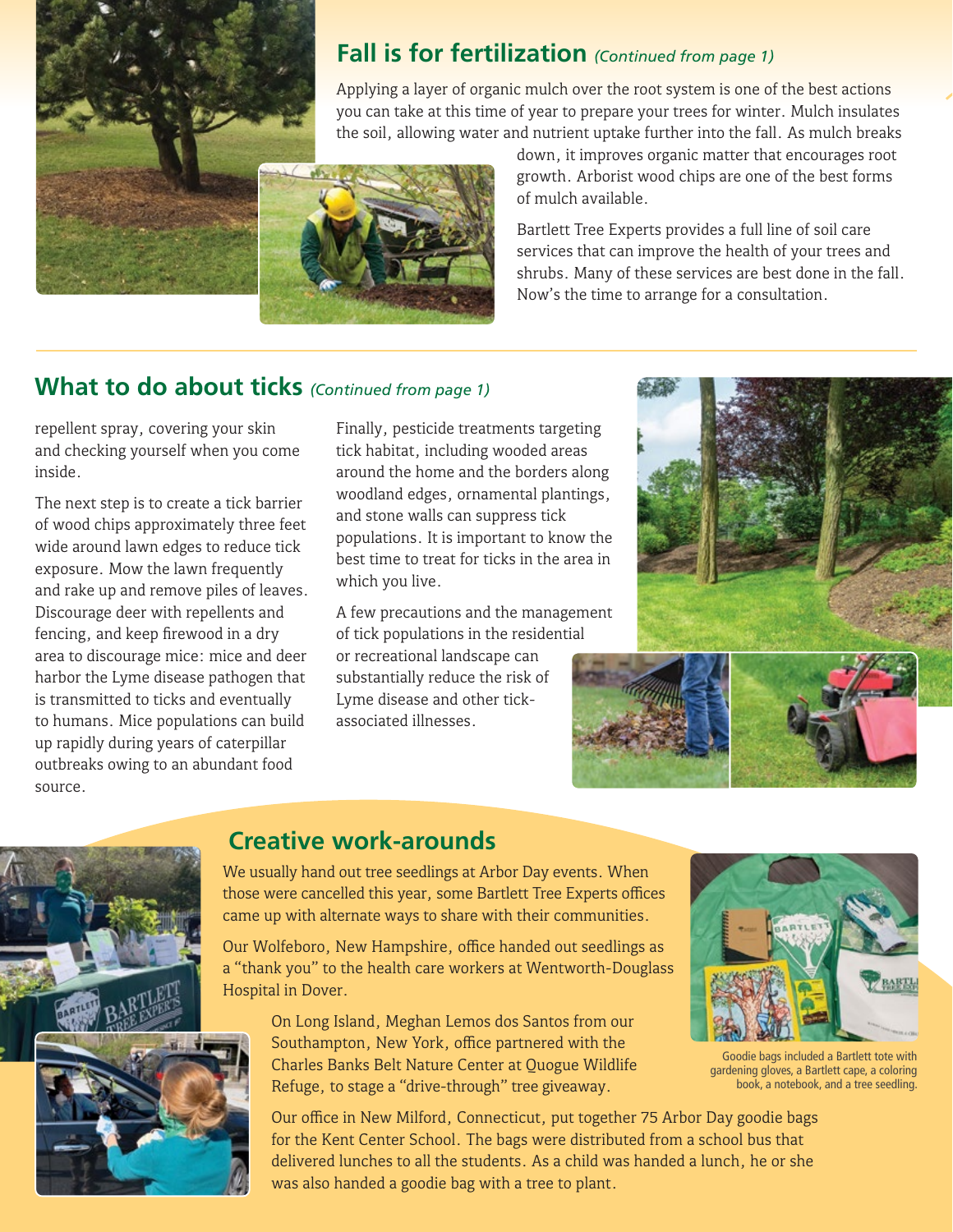# *TREE FOCUS:*

## **Japanese maple** *(Acer palmatum)*

#### **History**

Japanese maples are a beautiful feature of many landscapes in this part of the country. There are many different varieties, and planters have variations in leaf color, leaf shape, growth habit, and bark appearance from which to choose.

#### **Culture**

- Performs best on well-drained but moist organic soil, at slightly acidic pH
- Variable by species, but often suffers from leaf margin scorching in full sun locations
- **Deep shade will cause colored foliage to revert to green**
- **F** Shallow roots will benefit from mulch to reduce soil temperature and moisture fluctuations

#### **Concerns**

- **Verticillium wilt is the most common and lethal pathogen** of this species
- **Phytophthora root rot and anthracnose foliar disease,** defoliating caterpillars, and leaf-feeding beetles are also common health issues
- **Prone to formation of girdling roots, which can** slowly lead to dieback and mortality
- **Early season aphid infestations also occur**
- **Armillaria** is known to cause decline and death of this species
- **Fig. 3** Stressed plants may be attacked by ambrosia beetles

#### **Bartlett Management Practices**

- There is no direct treatment for Verticillium wilt, but potassium phosphite soil treatments help prevent infection and slow decline in infected plants
- **Expose root collars, and inspect for** and remove any girdling roots
- Prune mature specimens so that the unique branching architecture is visible
- Mulch and add organic matter when soil organic matter is less than 5%
- **Treat preventively against** ambrosia beetles when plants are stressed



### In deep shade the colored foliage of various Japanese maples will revert to green.

## *WONDERS OF NATURE* **Rare prehistoric tree**

The 'Wollemi pine' (*Wollemia nobilis*) is an extremely rare tree—it was known only through fossil records dating back 200 million years until a grove of living trees was discovered in Australia's Wollemi National Park in 1994. A new genus, *Wollemia*, was created and because *Wollemia nobilis* is the only living species of the genus, it is considered a living fossil.

There are fewer than 200 Wollemi pines in the wild. Amazingly, the original Wollemi grove was saved by firefighters during the 2019-20 Australian bushfires. Both the discovery of the trees and the recent fire rescue are well worth looking up online!

The tree has been propagated and specimens can be seen at many botanic gardens around the world.